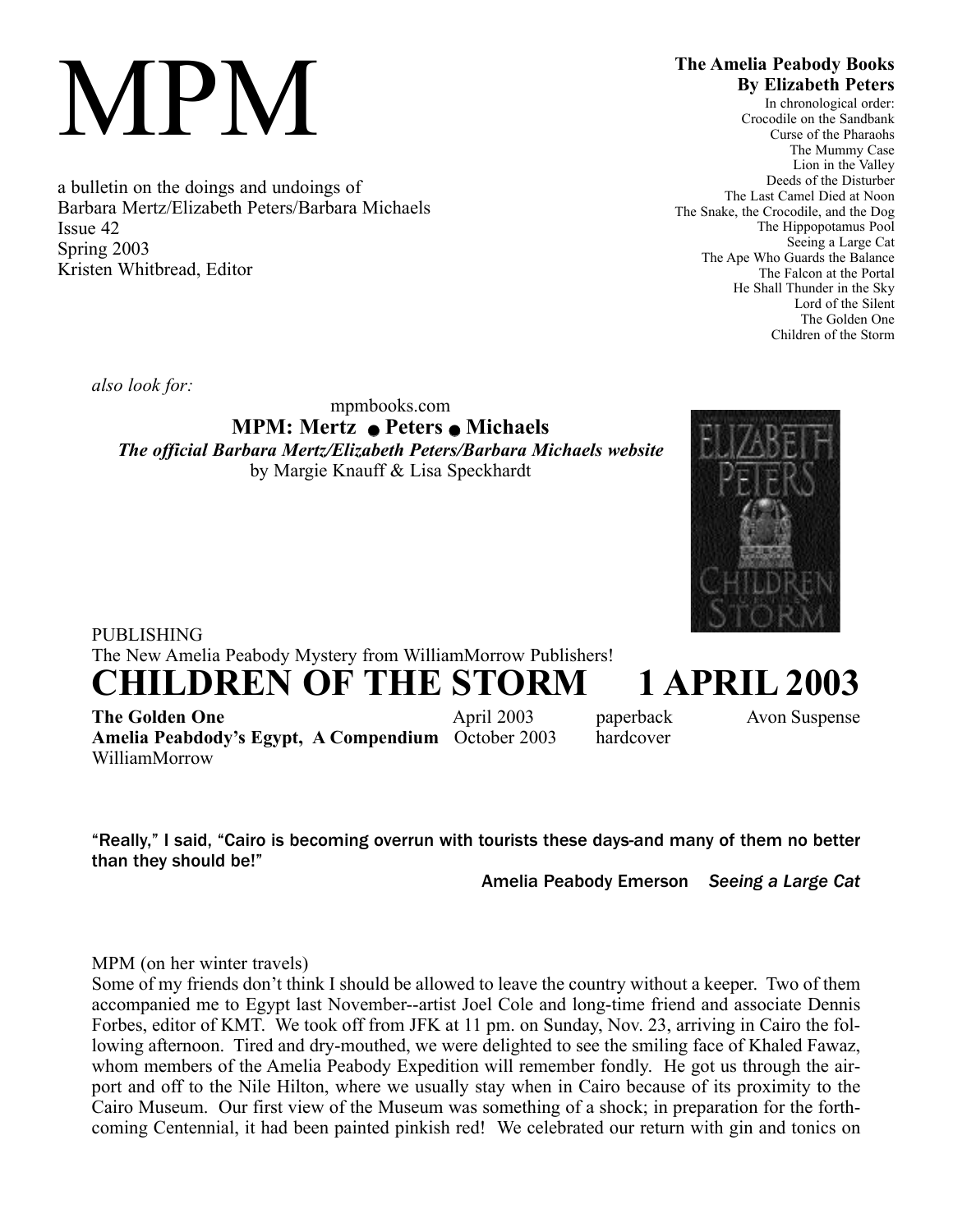the balcony of my room, as we stared in wonder at the pink museum, and then staggered off to bed. I never have any problems with jet lag when I follow this procedure, and next morning I was ready to go. Where? Shopping, of course. First things first..

We did get in a few archaeological activities while in Cairo, including several trips to the Museum. One day we accompanied Salima Ikram and Roxie Walker (mummy experts and my favorite fellow shoppers) to South Sakkara, where they were filming for a tv special. The pyramid of Djedkare was a new one for us, so while Salima and Roxie worked we wandered around the site, taking photographs and, in my case, sitting on a rock and enjoying the peace and quiet and the solitude. The pyramid has pretty well collapsed, but as Amelia would say, any pyramid is better than none.

We were off to Luxor on the Wednesday, in order to be in time for Thanksgiving at Chicago House. Ray Johnson, the mudir, was one of many old friends who welcomed us. Chicago House celebrates in style--turkey with all the trimmings and a few exotic additions. And plenty to drink.

Luxor is just about my favorite place in the whole world, and there is always something new to see.

Dennis always heads first for Karnak, especially the Open Air Museum, where the beautiful Red Chapel of Hatshepsut has been rebuilt by the French. We visited the newly opened Merneptah temple and museum. and were treated to a tour of the excavations at Kom el Hettan by one of the excavators, Hourig Sourouzian.

This is the site of the huge mortuary temple of Amenhotep III; those of you who have been in Egypt will remember the Colossi of Memnon, which stand at what was once the entrance to the temple. It is now a long, seemingly barren stretch of ground.





Not barren to the excavators, though; they have turned up fragments of monumental statues, foundation walls, and pavements, in addition to carefully restoring the battered colossi.

One afternoon we had "tea" on a dahabeeyah owned by Kent and Susan Weeks. They've done a wonderful job of refurbishing the old vessel, and it was a thrill to get some idea of exactly how Amelia and company lived on their dahabeeyah - though she would have been green with envy at the neat little kitchen and bathroom.

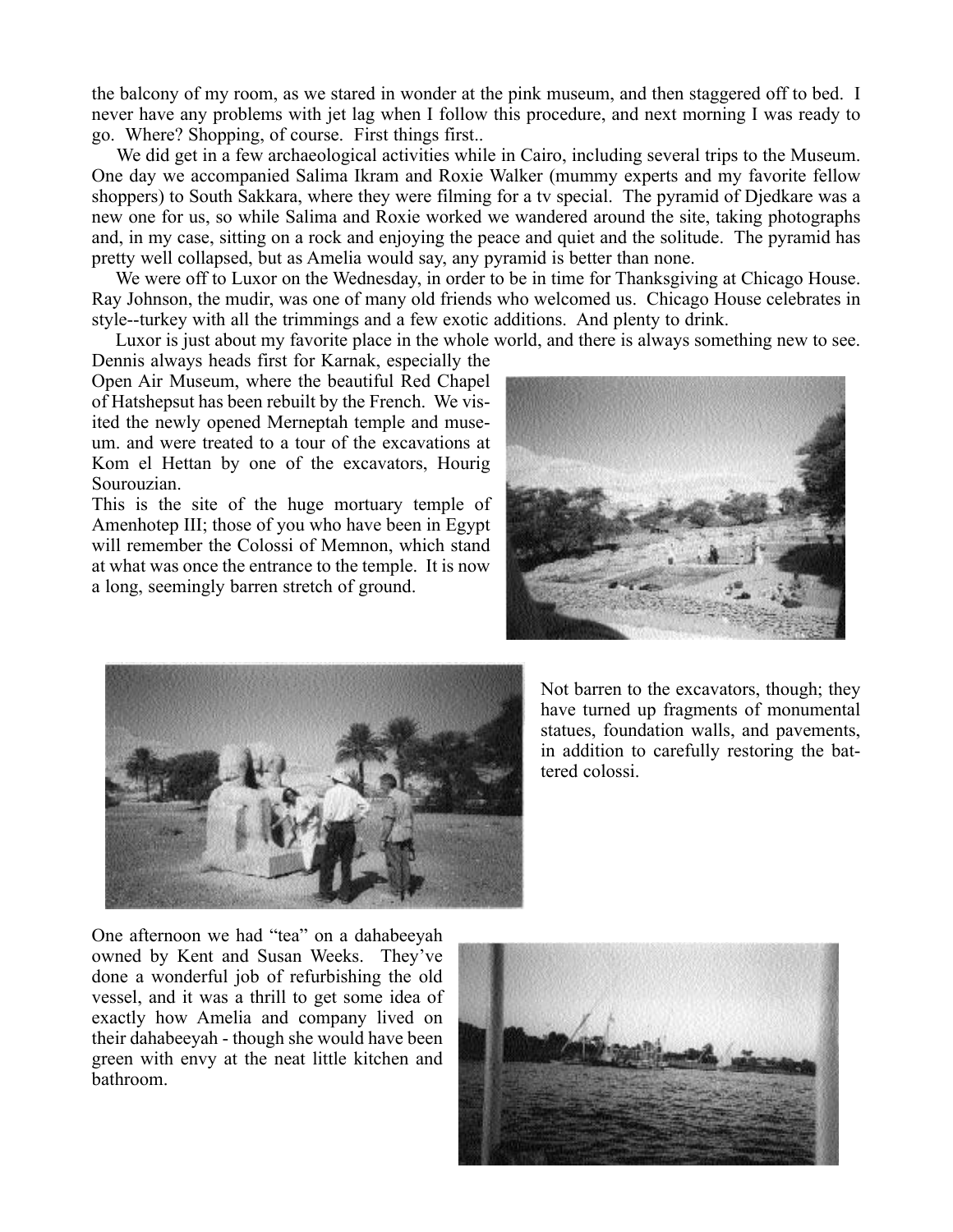

We also enjoyed an unexpected treat--a morning spent inspecting a

new sewage system, behind Karnak and out into the desert! A nice man named Bob Kachinsky, engineer and Egyptophile, drove us around and made the whole thing not only comprehensible but fascinating. The project is funded by USAID. It made us feel good to see our tax dollars devoted to a project designed to improve peoples' lives.

The highest point (watch out for the pun) was lunch on top of the small temple at Medinet Habu, hosted by Chicago House's master stonemason, Dany Roy.





We had to climb a twenty-foot ladder to get up there; some people, mentioning no names, thought I couldn't do it, but there is nothing like the prospect of food to inspire me. Graceful I was not, but I got there. Dany showed us what he had done to stabilize the roof and

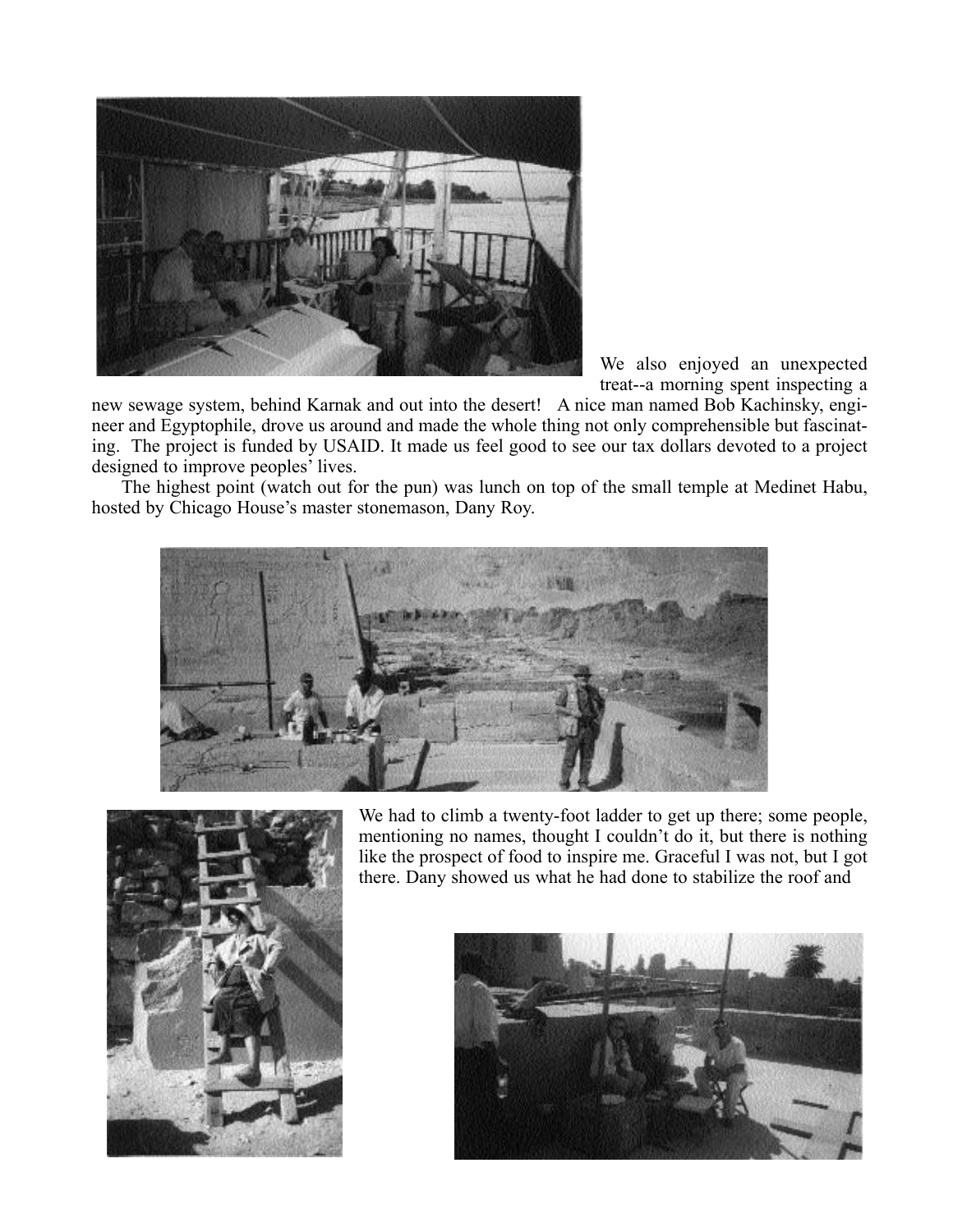arrange a drainage system that would prevent water from collecting and leaking down into the temple. He had also cooked the food, which we gobbled without shame. I am presently negotiating with him for the recipe for his fuul. (It's basically mashed up beans, but there were magic ingredients. So far Dany isn't talking.)

Dennis and Joel spent a couple of days in Aswan while I loafed around the hotel and socialized and--well--shopped. Then we headed back to Cairo. Our schedule was getting backed up by then, and it wasn't possible to fit everything in; we didn't make it to Giza, where Ann Macy Roth had been investigating some of the mastabas (readers of **He Shall Thunder in the Sky** will recall the Emersons' work there) but we prowled the Khan el Khalili with her and her young, (everybody looks young to me these days, but they really were) and enthusiastic crew. One morning was spent on a visit to a fascinating (am I overusing that word?) old house in Cairo, which had been owned by one of those early twentieth century British eccentrics. Gayer-Andersen collected everything from Egyptian antiquities to Turkish tiles to mashrabiya screens. "The House of the Cretan Woman," as it was called, has been turned into a museum, and although we generally focus on strictly Egyptological sites, we thoroughly enjoyed being shown round by Nick Warner, who knows the place inside and out.

I've dropped names like crazy here, but I haven't been able to mention all the friends who entertained us and brought us up to date on their recent work. Going back to Egypt is like a school reunion for me; my friends are so scattered, from Australia to England to Czechoslovakia to Egypt itself. I see some of them only in Egypt, and always there are new friends to be made.

The Centennial celebrations of the Cairo Museum went on for several days; there were searchlights and music and garlands and tents and what-have-you. We attended only one of the events, which included the opening of a new gallery that displayed treasures taken from the museum's vast storage area. Most had never been on display before, and it was an overwhelming sight, too much to take in on a single visit, especially since we kept running into friends who had come from all over the world to join in the celebration. The Egyptians know how to do this sort of thing with panache; there were more searchlights, mounted guards dressed in the fezzes and uniforms of the first decade of the century, and--I love this--the sound track of "Lord of the Rings" blaring from loudspeakers.

The day before we left I did a signing and talk for the bookstore of the American University of Cairo. I've been there several times, and I love it. I also did an interview for Book Magazine; I had already spent a day in Luxor being photographed for the story. The writer of said story was as wildly busy as I; when we discovered we were both heading home on the same flight we ended up doing the interview on the plane, with Lee's cat in a carrier under the seat. The cat slept all the way, lucky creature. Those long (ten to twelve hours) flights are the only part of the business I hate, but the result makes it worthwhile. Everyone we met in Egypt, from taxi drivers to students to officials. expressed only friendship for us personally and for Americans in general. As I write this, bombs are falling on Baghdad and the vast store of goodwill the United States had earned in Egypt and other parts of the world has been squandered by the present administration. I am deeply grieved, and aggrieved, about this, and I mourn for the lives that will be lost in a needless war. Peace. Salaam. Shalom.

Carbora

PS If anyone wants a more detailed account of the trip along with gorgeous color photographs of the sites we visited, then check out the spring 2003 issue of *KMT: A Modern Journal of Ancient Egypt* Vol. 14 No. 1, "Egypt 2002, There and Back Again: A Photographer's Tale" by Dennis Forbes.

PPS If you are interested in contributing money to these excavations or any others, write to me via the PO Box and I will pass along the necessary information. These groups are always underfunded and deeply appreciative of contributions to their work.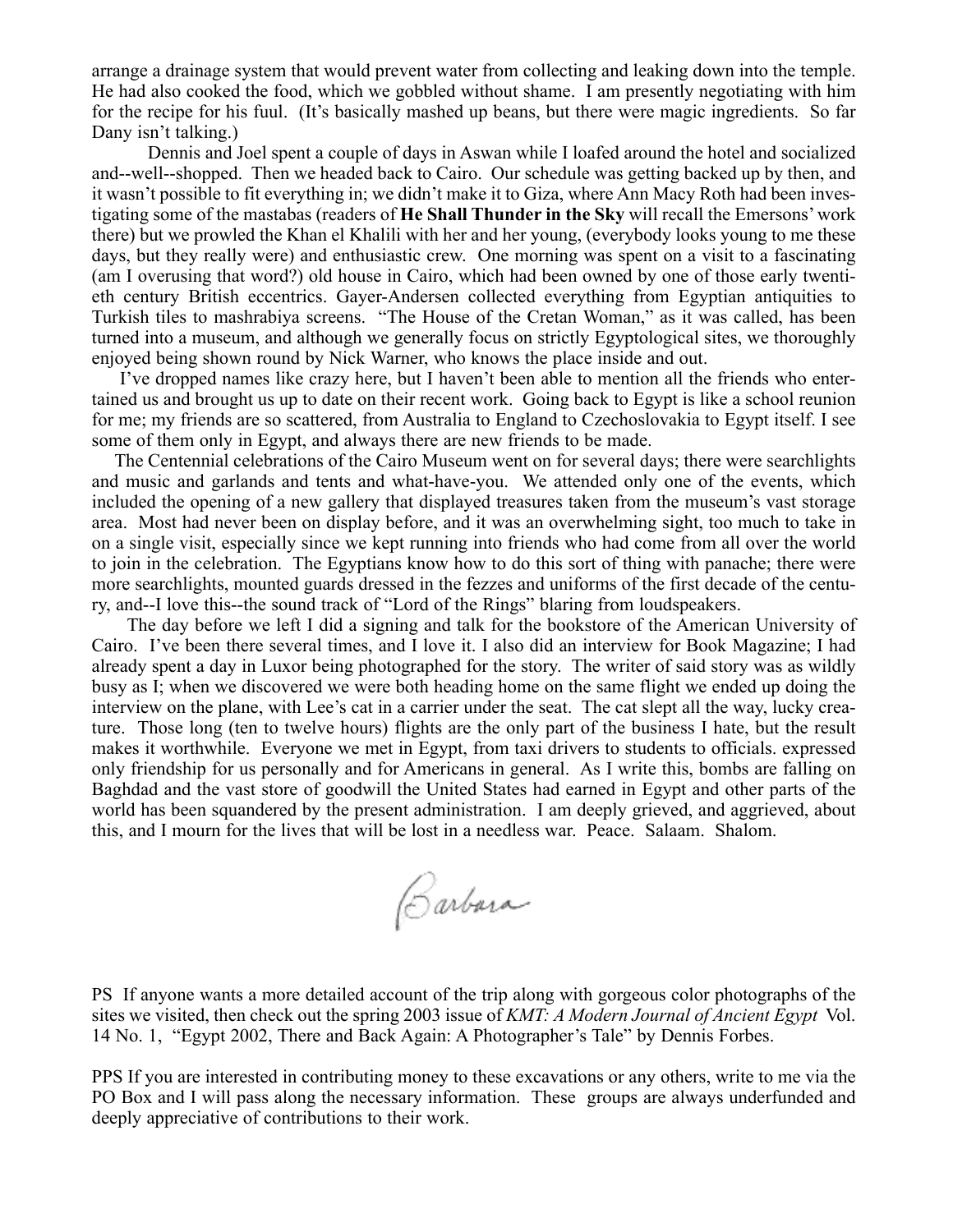### Travel My heart is warm with the friends I make, And better friends I'll not be knowing; Yet there isn't a train I wouldn't take No matter where it's going Edna St. Vincent Millay

Steven Shields: Last year in May I was in the airport in Lhasa, Tibet waiting for my flight to take me back to Chengdu, China where I had been teaching as a visiting professor. One of the security guards came into the departure lounge with a paperback book (it was The Mummy Case!), and asked if it was mine. I indicated to him it was not and he went away. Some time later, when a few more white faces showed up, the guard came back through with the book. Sitting a few rows from me, but facing me, were two young women (maybe in their 20s). The guard approached them, and one woman explained to him in very British English that the book was hers, but she'd read it, so she'd left it on a chair near the check-in counters for someone to pick up, as she didn't want to throw a book in the trash. The guard couldn't understand a word of English, so the woman simply took the book from him rather than continue a fruitless conversation. With my leisure reading running low, I went over to the women, and asked if she would mind giving me the book. I had never heard of Elizabeth Peters, but since the story was set in Egypt it seemed interesting. I asked the woman what she thought of it, and she said she had spent two or three otherwise lonely evenings enjoying Amelia's adventure; that the book didn't actually belong to her, as she found it in her bunk at the Mt. Everest Base Camp in Nepal. A few days later, while cruising down the Yangtze River, I was sitting on the sundeck of the ship reading, and when I went to lunch, my table partner asked me about the book; I told her how much I was enjoying it, and when I finished, I would give it to her.

MPM Thanks for sending this - apparently Amelia gets around even more than we suspected!

Joyce Koontz (ever on top of things): In the summer/fall bulletin you mentioned the endangered "Kalahari Aye Aye". Have they moved? Or is it a case of parallel evolution? Ayes Ayes come only from the northern sector of the east coast rain forests of Madagascar! Don't mess with us zoo docents my girl! Members of the lemur species all come from Madagascar!

KDW Well, this certainly explains those fruitless hours I spent in the grasslands of Botswana tracking the Aye Aye in an attempt to fulfill a gustatory sensation from the pages of "Larousse". Thanks for setting me straight! On to Madagascar...